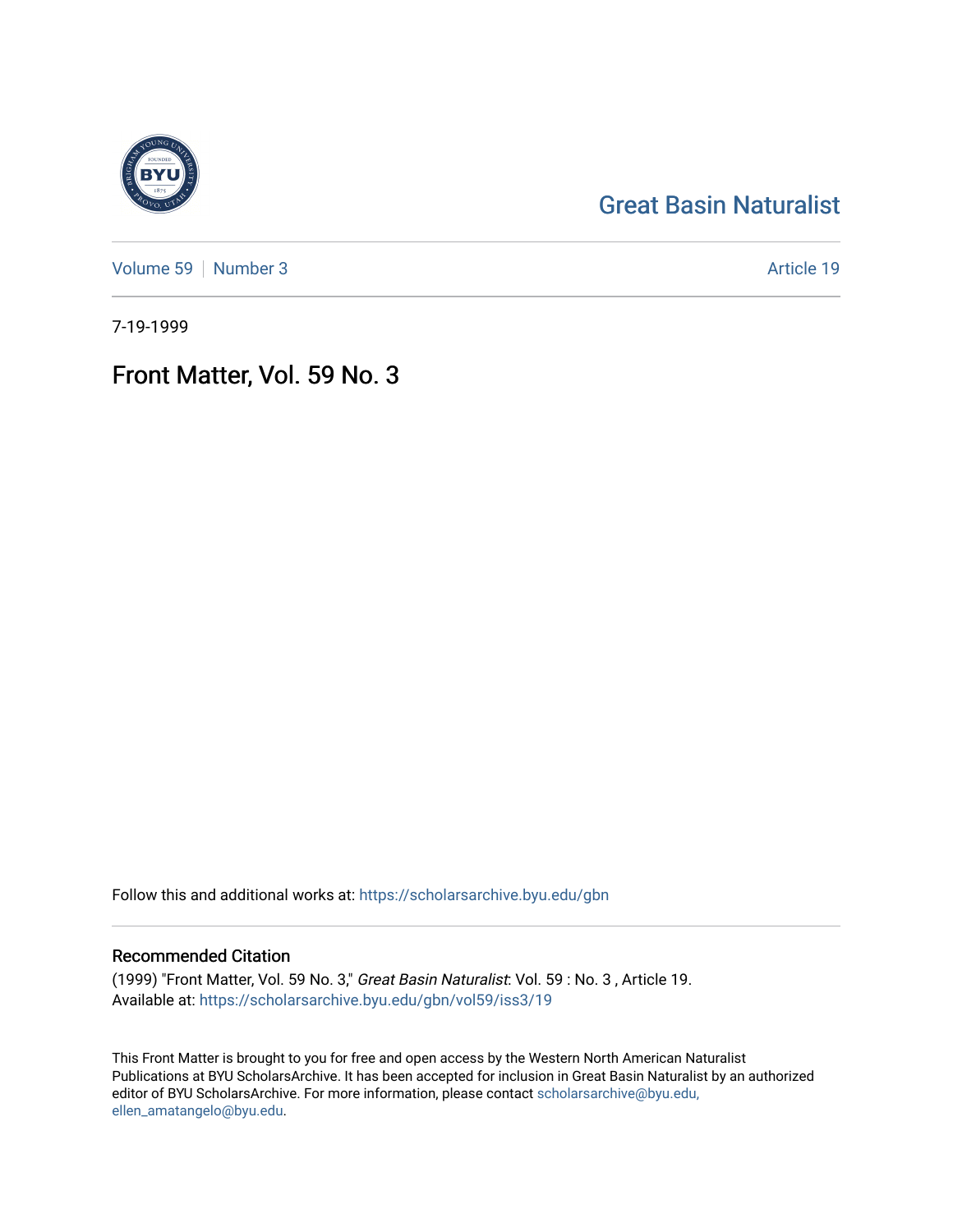# T H E GREAT BASIN NATURALIST

 $O_{\mathcal{O}}^{\epsilon}$ 



VOLUME 59 Nº 3 - JULY 1999

ML. BEAN LIFE SCIENCE MUSEUM

BRIGHAM YOUNG UNIVERSITY